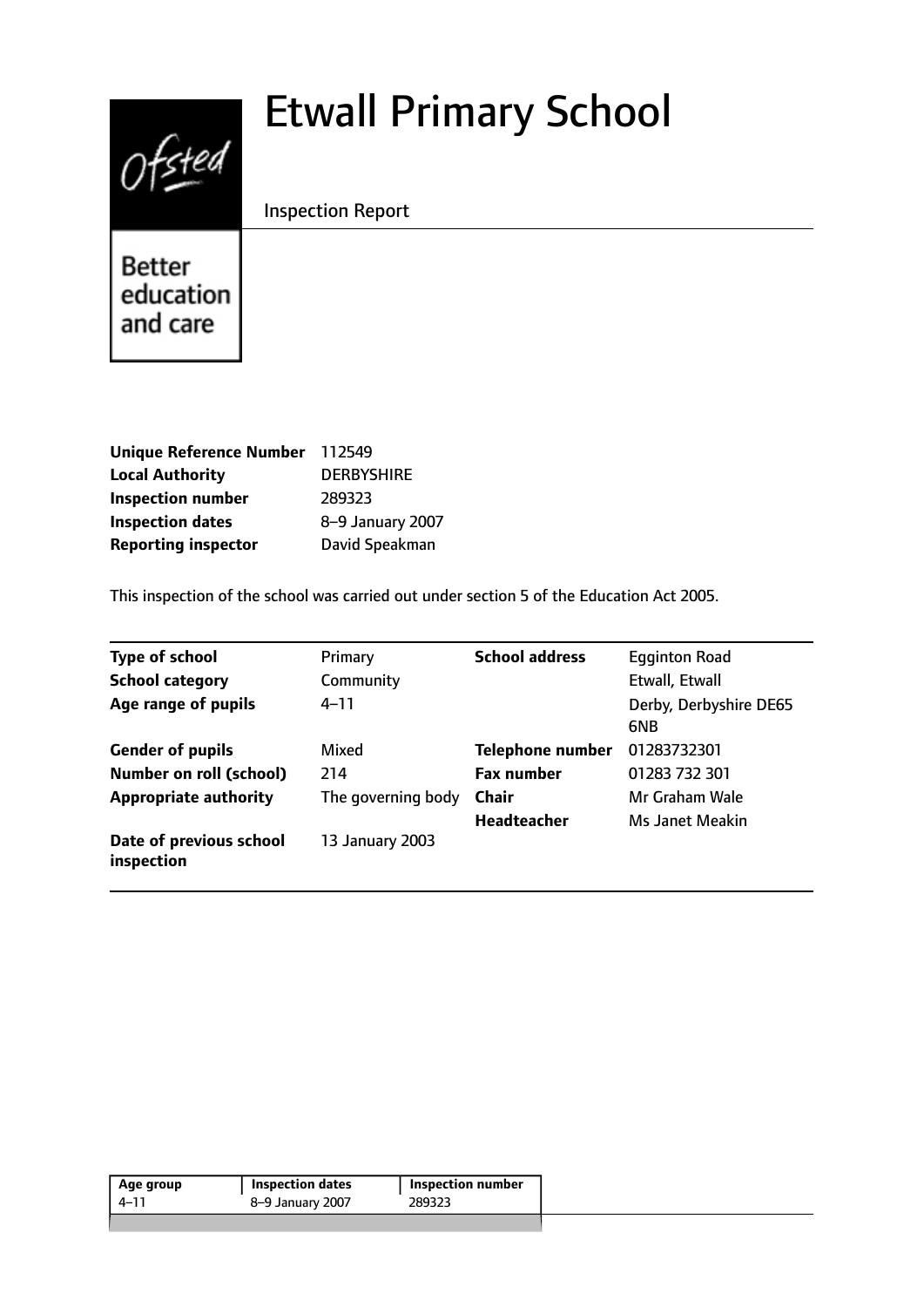© Crown copyright 2007

Website: www.ofsted.gov.uk

This document may be reproduced in whole or in part for non-commercial educational purposes, provided that the information quoted is reproduced without adaptation and the source and date of publication are stated.

Further copies of this report are obtainable from the school. Under the Education Act 2005, the school must provide a copy of this report free of charge to certain categories of people. A charge not exceeding the full cost of reproduction may be made for any other copies supplied.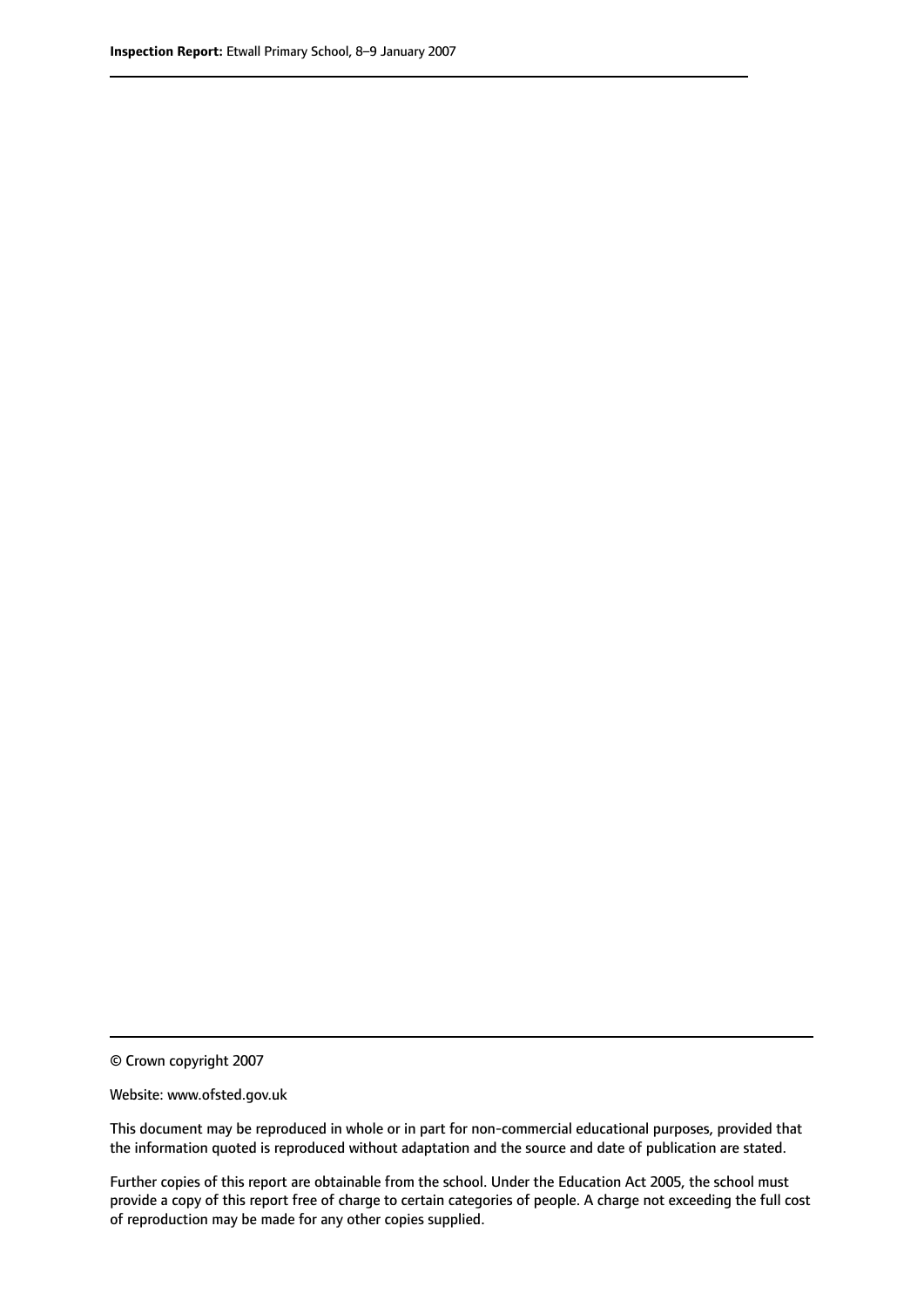# **Introduction**

The inspection was carried out by two Additional Inspectors

## **Description of the school**

The area from which pupils come is relatively advantaged. Almost all pupils are White British and a few have English as an additional language. The proportion of pupils with learning difficulties or disabilities is below average but the proportion with a statement of special educational need is broadly average. The school has changed significantly since the previous inspection. About half of the staff are new to the school this term and a new senior leadership team was established at the beginning of the current academic year. A much higher than average proportion of pupils joins the school at times other than the beginning of a key stage. Attainment on entry to the school is broadly typical of that expected for children of this age. The school has a Health Promoting Schools award for physical development, Healthy School Status and the Basic Skills Quality Mark.

## **Key for inspection grades**

| Grade 1 | Outstanding  |
|---------|--------------|
| Grade 2 | Good         |
| Grade 3 | Satisfactory |
| Grade 4 | Inadequate   |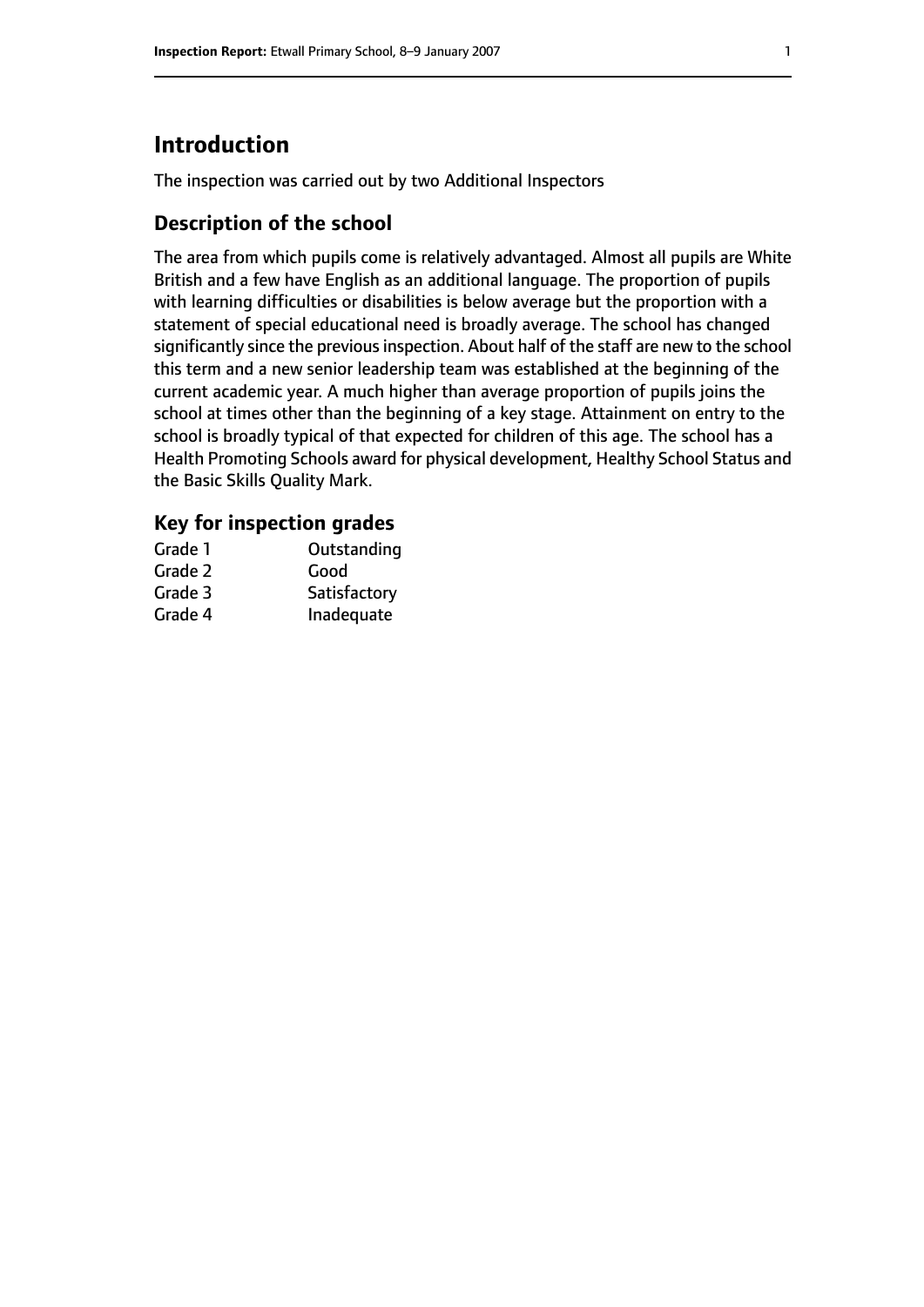# **Overall effectiveness of the school**

#### **Grade: 3**

Inspection outcomes agree with the school's evaluation that its effectiveness is satisfactory. The leadership of the headteacher is good and high levels of confidence in her leadership were expressed by the staff, pupils, governors and parents. She has taken the lead in school self-evaluation but has rightly identified that a wider consultation is needed, to more accurately reflect the effectiveness of what is happening in school. The two deputy headteachers have made a good start to their work. They have ambitious ideas for school improvement and demonstrate the knowledge of how to achieve their vision. Because of the recent establishment of this team, the impact of their work is not yet reflected in test results, but has resulted in the close teamwork and cooperation of all staff. The school provides satisfactory value for money.

From an average starting point pupils achieve satisfactorily and standards are average overall at the end of both Years 2 and 6. Test results at the end of Year 6 in 2006 in both English and science were broadly average with a continuing trend of improvement in writing and with standards in reading remaining good. Mathematics test results dipped and although still broadly average, were not as strong as those in the English and science. The school recognised this and quickly implemented strategies similar to those that have led to improvement in writing. School data on pupils' progress indicate improving achievement in mathematics for pupils in the current Year 6. These pupils are set to meet the challenging targets set for them for the end of the current academic year in both mathematics and English. Through the good support they receive, pupils with learning difficulties and disabilities achieve well. Provision in the Foundation Stage is good. The few pupils with English as an additional language progress well in acquiring the language.

The behaviour of pupils is good. They feel safe and valued in school and consequently their attendance is above average. The school's achievement in gaining Healthy School status reflects the pupils' good level of awareness and engagement in eating healthily and in activities which promote their physical fitness. They willingly contribute to the school and wider communities and this also helps to develop skills which prepare them well for their future lives.

The quality of teaching is satisfactory overall and during the inspection varied from satisfactory to outstanding. Teachers' expectations of what pupils can do vary and this is reflected in the level of challenge, which is sometimes inadequate, particularly for higher attaining pupils. Although the curriculum is satisfactory overall, there is a good range of events to enrich learning and to provide pupils with extra-curricular opportunities. Pupils receive a good level of care, support and guidance for both personal and academic matters.

The school has met the challenges of recent changes effectively. The knowledge and enthusiasm of the new leadership team, with the continued good guidance of the headteacher, and recent developments, demonstrate a good capacity to improve.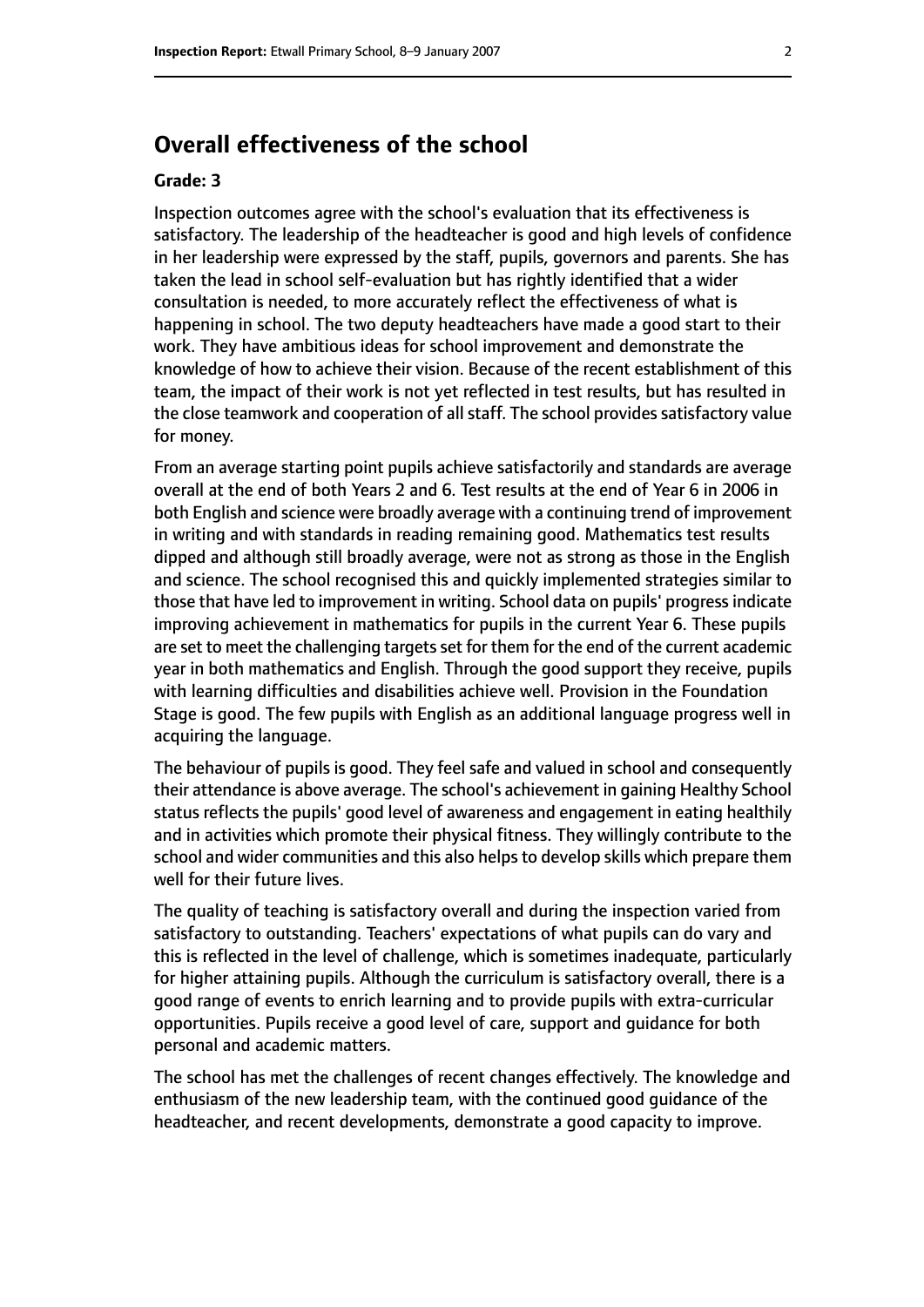#### **What the school should do to improve further**

- Improve pupils' achievement to raise standards, particularly in mathematics by the end of Year 6.
- Ensure that the quality of teaching is at least good in all classes and raise expectations of what the more able can achieve so all pupils progress as well as they can.
- Establish a wider consultation in the school self-evaluation process to ensure that judgements accurately reflect all aspects of the school's performance.

# **Achievement and standards**

#### **Grade: 3**

Pupils achieve satisfactorily and at the end of each key stage, standards are broadly average. This year, children in the Reception class are achieving well in all areas of learning and current attainment is good. At the end of Year 2 in 2006 teacher assessments were broadly average in reading and in mathematics but below average in writing. Results for higher attaining pupils compared well with the national average, indicating good overall achievement. The Year 6 test results showed that, although attainment was broadly average in English, mathematics and science, standards in mathematics were not as good as in English and science. The school assessment information shows that since Year 2, this group achieved satisfactorily in English but not as well in mathematics. However, there has been a much higher than average number of pupils joining this class from other schools during this period of time. The school has evidence to show that, as a result of actions taken, pupils' achievement in writing in Year 2 and in mathematics at Year 6 is improving and is again satisfactory.

## **Personal development and well-being**

#### **Grade: 2**

The vast majority of pupils behave well and thoroughly enjoy school. They show kindness and respect towards adults in school and to each other, as modelled by the staff. This reflects the good level of enjoyment pupils experience in school and helps them feel safe. Pupils are fully aware of what actions should be taken if they are ever concerned and they express confidence in the help they will receive. Pupils contribute to the school and outside communities well. Older pupils make an excellent contribution to the school community. For example, when wearing the 'red hats' that demonstrate their responsibility, they look after younger pupils at lunch and play times. Through the school council pupils have a good impact on the quality of school life. The many opportunities for sport help the pupils gain an excellent understanding of healthy living. They develop good spiritual, moral and social awareness through the caring school ethos, but their knowledge and understanding of people from other cultures is not as well developed. Improving literacy and numeracy skills and opportunities to organise and run fund-raising events are helping equip them well for their future lives.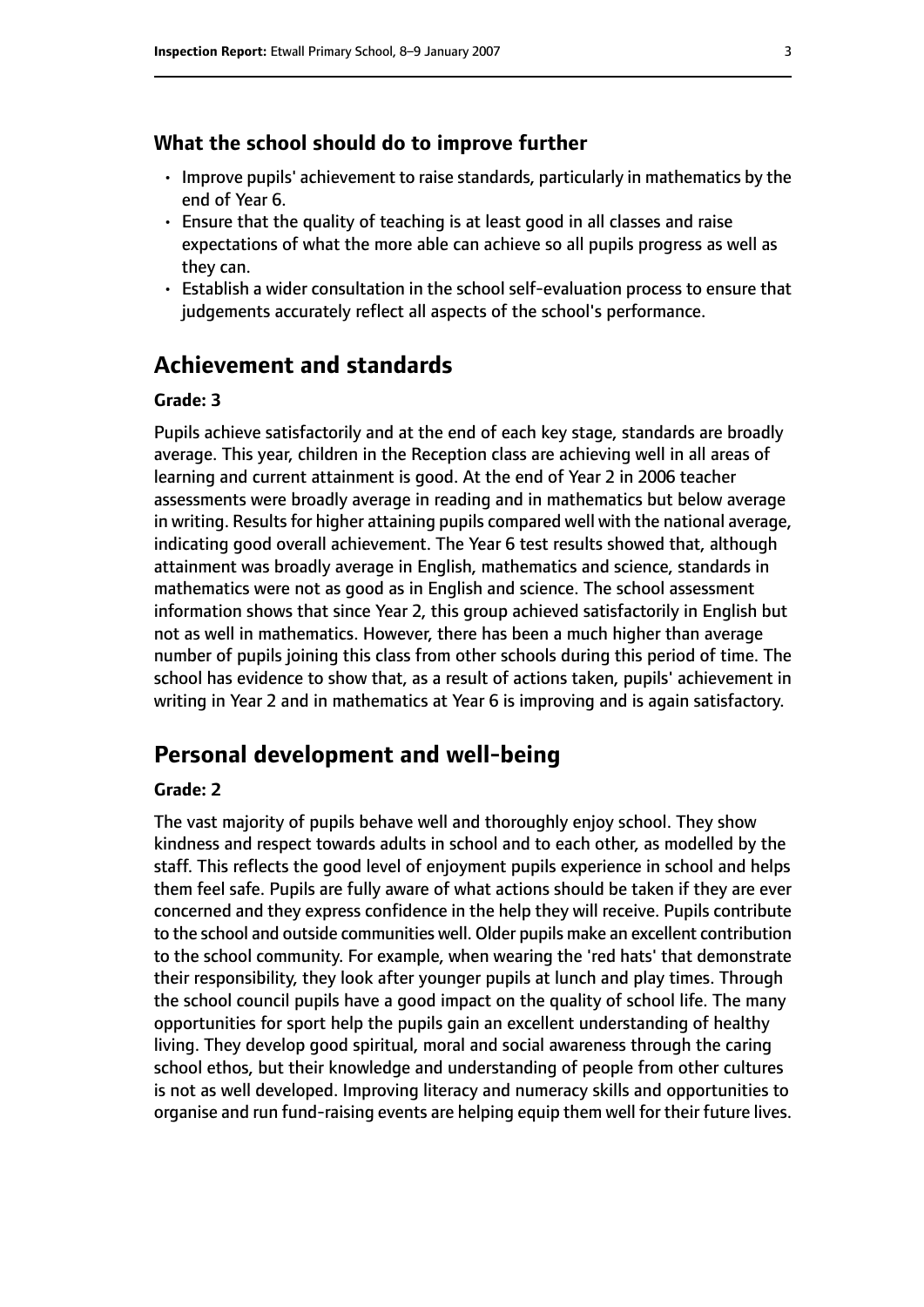# **Quality of provision**

#### **Teaching and learning**

#### **Grade: 3**

Although satisfactory overall, there is some variation in the quality of teaching across the school. In all classes behaviour is managed well and although there is some challenging behaviour from a small number of pupils this is not allowed to significantly disrupt learning. Teaching assistants support pupils effectively; they are well directed and competent in implementing the tasks they are allocated, especially when supporting pupils with learning difficulties and disabilities. However, the quality of lesson planning is inconsistent in detail and sometimes indicates what pupils will do rather than what they are intended to learn. Most pupils have useful opportunities at the end of lessons to review their learning so that they know how well they have done and are helped to feel comfortable about any difficulties they may have had. However, this does not always happen and sometimes pupils are left unaware of how well they have done.

### **Curriculum and other activities**

#### **Grade: 3**

The curriculum is planned satisfactorily to meet the range of pupils' abilities, although on occasion the needs of more able pupils are not met fully. There is good provision for pupils with learning difficulties and disabilities and their needs are met well. Targets in their individual education plans are reviewed regularly. Literacy and numeracy skills are being developed increasingly through other subjects and there are plans for this to be extended further. The school provides a wide range of activities in after-school clubs which help make the pupils enthusiastic and keen to learn. Learning is enriched through the provision of very popular themed weeks. These focus on studying a given topic in depth, drawing on a number of subjects and adding enjoyment to learning. There is a strong emphasis on developing pupils' social and personal skills through the good personal, social and health education programme.

#### **Care, guidance and support**

#### **Grade: 2**

The school's caring ethos means that pupils feel valued. Staff know the pupils well and the friendly atmosphere helps them to feel secure and for most to settle quickly to their learning. Pupils speak warmly of the support they get from all staff. The procedures for safeguarding pupils are well established and robust, with all staff clear about what to do if concerned. New pupils are supported well and settle in to the school quickly. Pupils who have learning needs or other difficulties are supported very well through the school's good links with external support agencies. The pupils' progress is monitored carefully and targets to help them understand the next steps of their learning are securely in place throughout the school.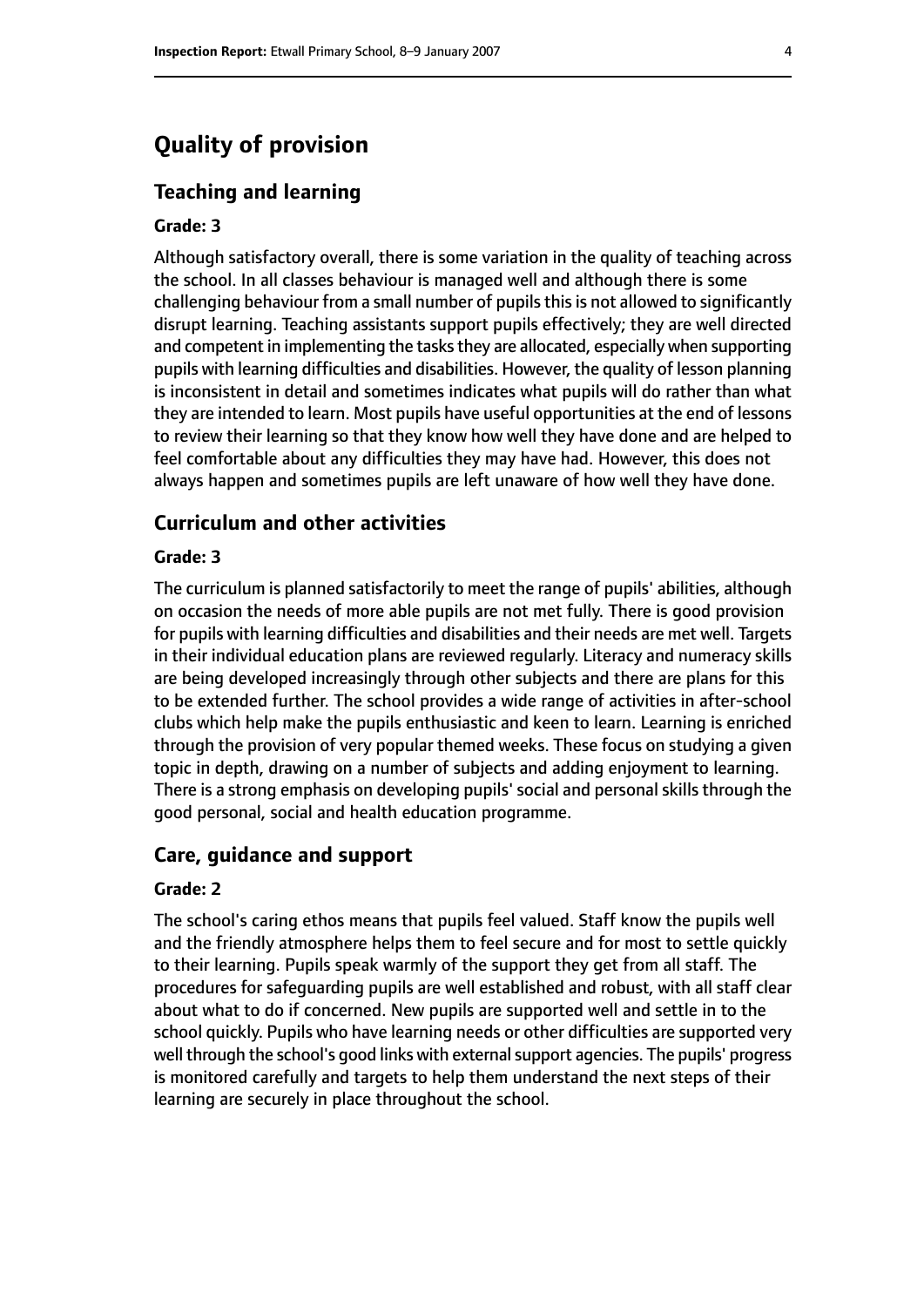# **Leadership and management**

#### **Grade: 3**

The vision of the headteacher is clear and is focused both on improving pupils' academic achievement and on their well-being and personal development. Through a sound monitoring programme, she has a clear picture of where the school's strengths and weaknesses lie and of the necessary improvements. This is reflected in the school improvement plan, which charts the way forward for the current academic year. She works closely with the newly-established senior leadership team and subject leaders, a number of whom are new to their responsibilities. Teamwork has quickly been established and there has been a good start in improving the school, but this work has yet to have a full impact on raising standards. Governors seen know the school well and show a secure understanding of its strengths and weaknesses. Their monitoring visits focus on current priorities for school improvement but governors have yet to play a full role in evaluating the school's and their own performance.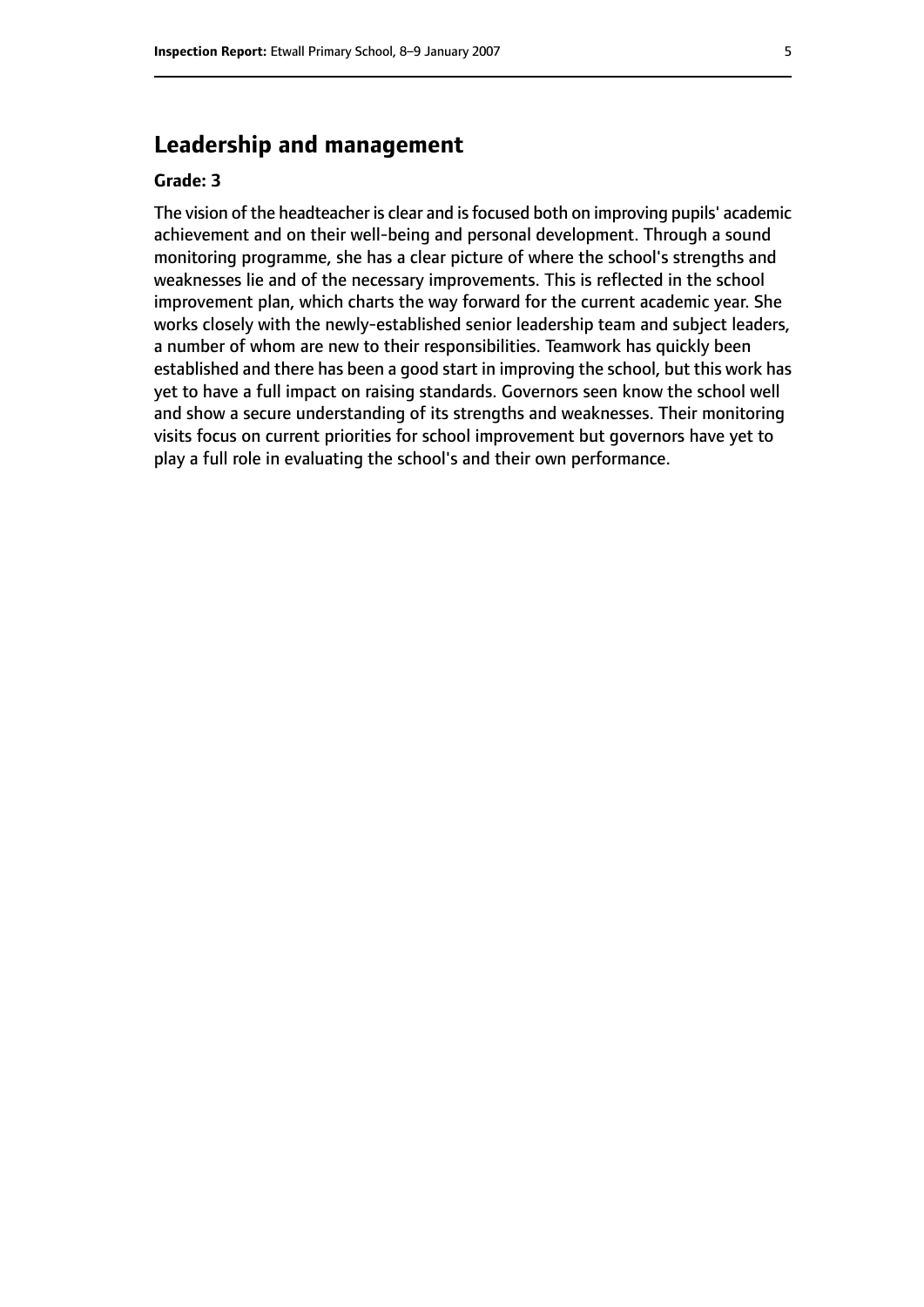**Any complaints about the inspection or the report should be made following the procedures set out inthe guidance 'Complaints about school inspection', whichis available from Ofsted's website: www.ofsted.gov.uk.**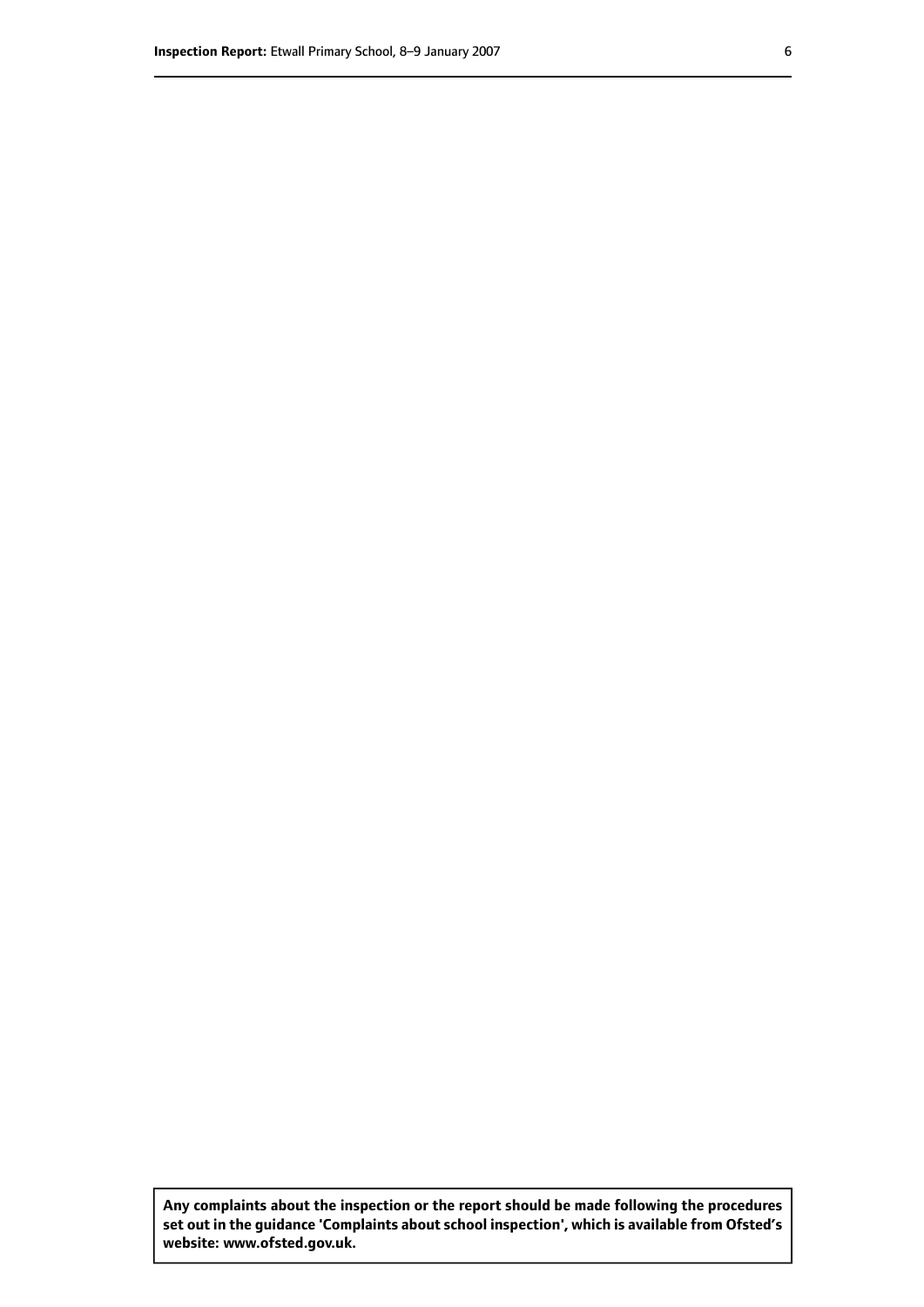# **Inspection judgements**

| $^{\circ}$ Key to judgements: grade 1 is outstanding, grade 2 good, grade 3 satisfactory, and grade 4 $^{\circ}$ | School         |
|------------------------------------------------------------------------------------------------------------------|----------------|
| inadequate                                                                                                       | <b>Overall</b> |

# **Overall effectiveness**

| How effective, efficient and inclusive is the provision of education, integrated<br>care and any extended services in meeting the needs of learners? |     |
|------------------------------------------------------------------------------------------------------------------------------------------------------|-----|
| How well does the school work in partnership with others to promote learners'<br>well-being?                                                         |     |
| The quality and standards in the Foundation Stage                                                                                                    |     |
| The effectiveness of the school's self-evaluation                                                                                                    |     |
| The capacity to make any necessary improvements                                                                                                      |     |
| Effective steps have been taken to promote improvement since the last<br>inspection                                                                  | Yes |

# **Achievement and standards**

| How well do learners achieve?                                                                               |  |
|-------------------------------------------------------------------------------------------------------------|--|
| The standards <sup>1</sup> reached by learners                                                              |  |
| How well learners make progress, taking account of any significant variations between<br>groups of learners |  |
| How well learners with learning difficulties and disabilities make progress                                 |  |

# **Personal development and well-being**

| How good is the overall personal development and well-being of the<br>learners?                                  |  |
|------------------------------------------------------------------------------------------------------------------|--|
| The extent of learners' spiritual, moral, social and cultural development                                        |  |
| The behaviour of learners                                                                                        |  |
| The attendance of learners                                                                                       |  |
| How well learners enjoy their education                                                                          |  |
| The extent to which learners adopt safe practices                                                                |  |
| The extent to which learners adopt healthy lifestyles                                                            |  |
| The extent to which learners make a positive contribution to the community                                       |  |
| How well learners develop workplace and other skills that will contribute to<br>their future economic well-being |  |

# **The quality of provision**

| How effective are teaching and learning in meeting the full range of the<br>  learners' needs?                      |  |
|---------------------------------------------------------------------------------------------------------------------|--|
| $\mid$ How well do the curriculum and other activities meet the range of needs<br>$\mid$ and interests of learners? |  |
| How well are learners cared for, quided and supported?                                                              |  |

 $^1$  Grade 1 - Exceptionally and consistently high; Grade 2 - Generally above average with none significantly below average; Grade 3 - Broadly average to below average; Grade 4 - Exceptionally low.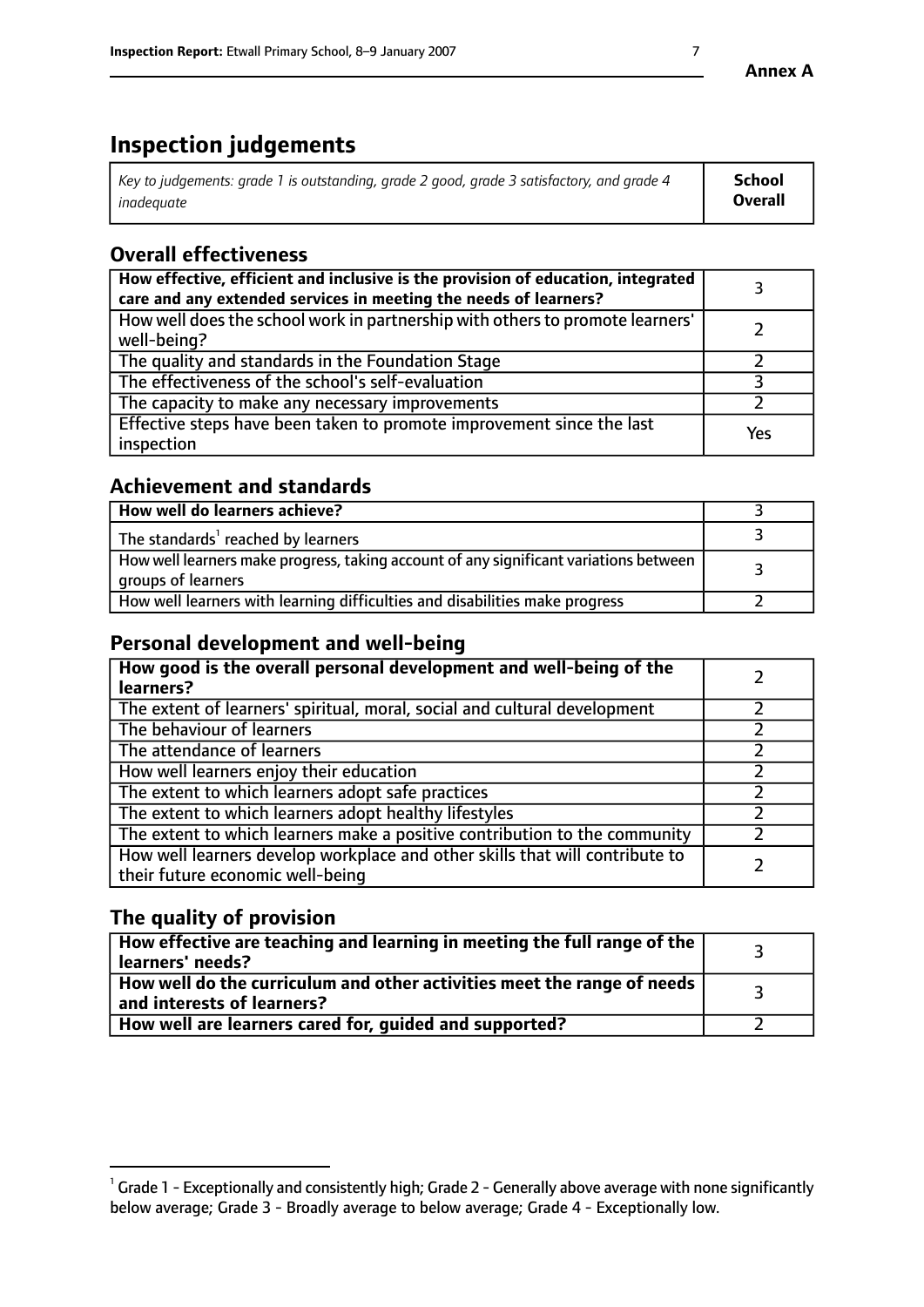# **Leadership and management**

| How effective are leadership and management in raising achievement<br>and supporting all learners?                                              |           |
|-------------------------------------------------------------------------------------------------------------------------------------------------|-----------|
| How effectively leaders and managers at all levels set clear direction leading<br>to improvement and promote high quality of care and education |           |
| How effectively performance is monitored, evaluated and improved to meet<br>challenging targets                                                 |           |
| How well equality of opportunity is promoted and discrimination tackled so<br>that all learners achieve as well as they can                     |           |
| How effectively and efficiently resources, including staff, are deployed to<br>achieve value for money                                          | З         |
| The extent to which governors and other supervisory boards discharge their<br>responsibilities                                                  |           |
| Do procedures for safequarding learners meet current government<br>requirements?                                                                | Yes       |
| Does this school require special measures?                                                                                                      | <b>No</b> |
| Does this school require a notice to improve?                                                                                                   | No        |